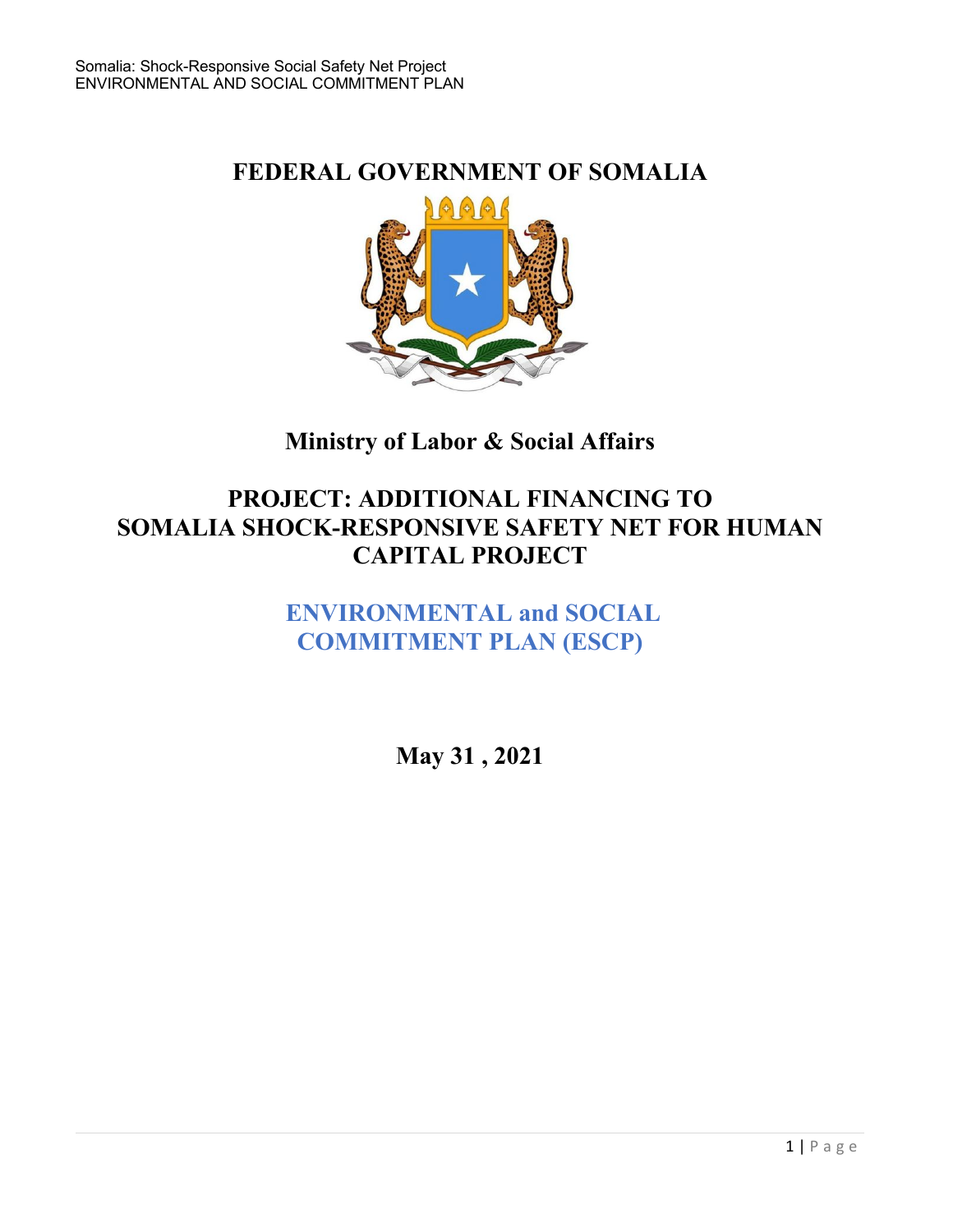#### **ENVIRONMENTAL AND SOCIAL COMMITMENT PLAN Somalia Shock-Responsive Safety Net for Human Capital Project**

#### **ENVIRONMENTAL AND SOCIAL COMMITMENT PLAN**

- 1. The Federal Government of Somalia (Recipient) is planning to implement the Somalia Shock-Responsive Safety Net for Human Capital Project Additional Financing (the Project), through a steering committee chaired by the Office of the Prime Minister and comprising of Office of the President; Ministry of Labor & Social Affairs (MoLSA); the Ministry of Finance; the Ministry of Planning, Investment and Economic Development; Ministry of Humanitarian Affairs and Disaster Management; Ministry of Education; Ministry of Health; Ministry of Energy and Water Resources; National Economic Council; National Commission for Refugees and Federal Member States representatives to ensure effective consultations and collaboration. In addition, MoLSA has contracted the World Food Programme (WFP) and the United Nations Children's Fund (UNICEF) to support the implementation of the parent project. The contract with WFP shall be amended to incorporate expanded responsibilities under the Project. The International Development Association (the Association) has agreed to provide financing for the Project.
- 2. The Federal Government of Somalia shall implement material measures and actions so that the Project is implemented in accordance with the World Bank Environmental and Social Standards (ESSs). This Environmental and Social Commitment Plan (ESCP) sets out the material measures and actions, any specific documents or plans, as well as the timing for each of these.
- 3. The Federal Government of Somalia shall also comply with the provisions of any other environmental and social documents required under the ESF and referred to in this ESCP, such as Social Management Plan and Stakeholder Engagement Plan, and Labor Management Procedures, and the timelines specified in those E&S documents.
- 4. The Federal Government of Somalia is responsible for compliance with all requirements of the ESCP even when implementation of specific measures and actions is conducted by other Ministries, agencies or units, such as those referenced in 1 above, member states governments or by contractors.
- 5. Implementation of the material measures and actions set out in this ESCP shall be monitored and reported to the Association by the Federal Government of Somalia, through MoLSA, as required by this ESCP and the conditions of the legal agreement. The Association will monitor and assess progress and completion of the material measures and actions throughout implementation of the Project.
- 6. As agreed by the Association and the Federal Government of Somalia, this ESCP may be revised from time to time during Project implementation, to reflect adaptive management of Project changes and unforeseen circumstances or in response to assessment of Project performance conducted under the ESCP itself. In such circumstances, the Federal Government of Somalia, through MoLSA, will agree to the changes with the Association and will update the ESCP to reflect such changes. Agreement on changes to the ESCP will be documented through the exchange of letters signed between the Association and MoLSA. MoLSA shall promptly disclose the updated ESCP.
- 7. Where Project changes, unforeseen circumstances, or Project performance result in changes to the risks and impacts during Project implementation, the Federal Government of Somalia shall provide additional funds, if needed, to implement actions and measures to address such risks and impacts.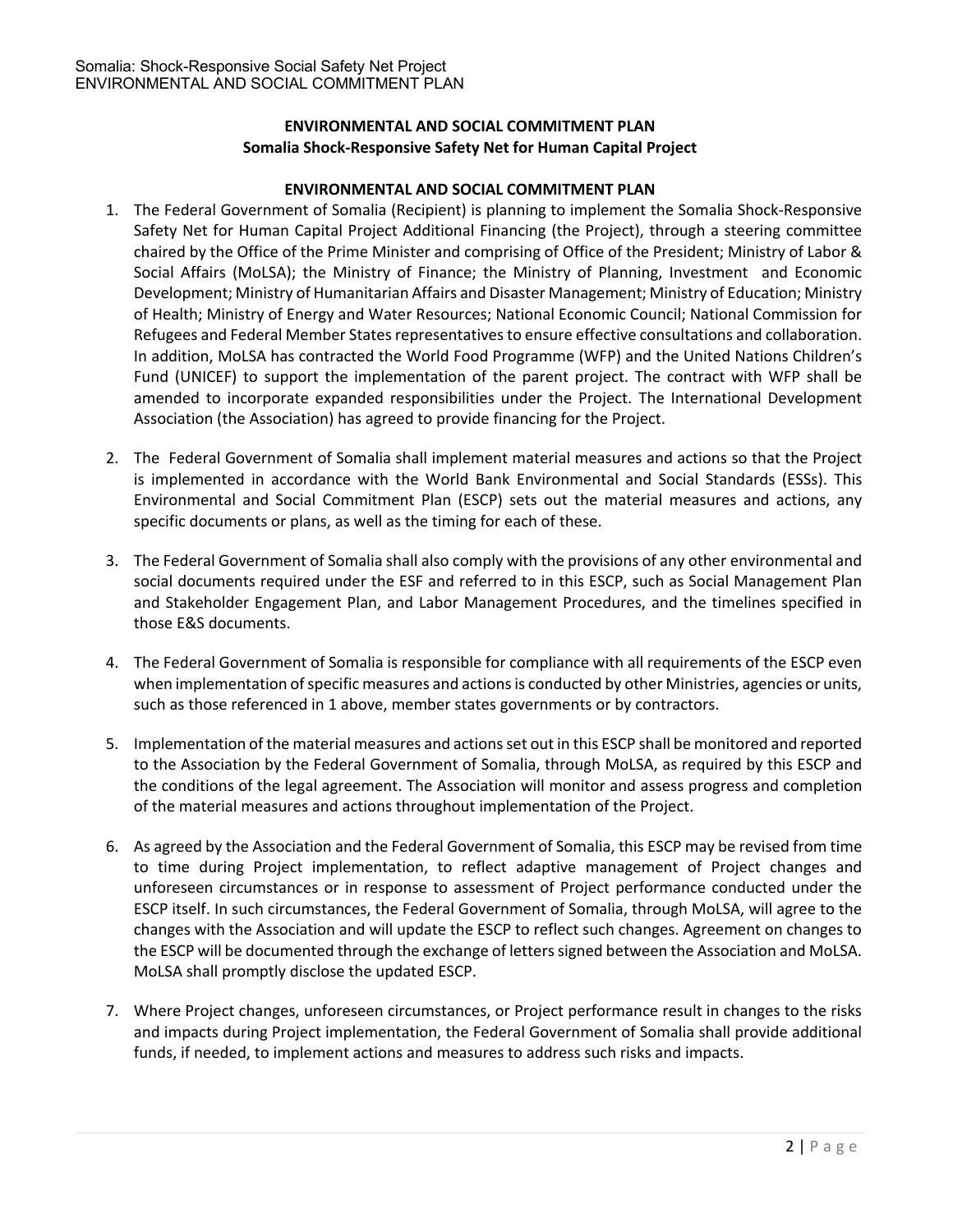Somalia: Shock-Responsive Social Safety Net Project ENVIRONMENTAL AND SOCIAL COMMITMENT PLAN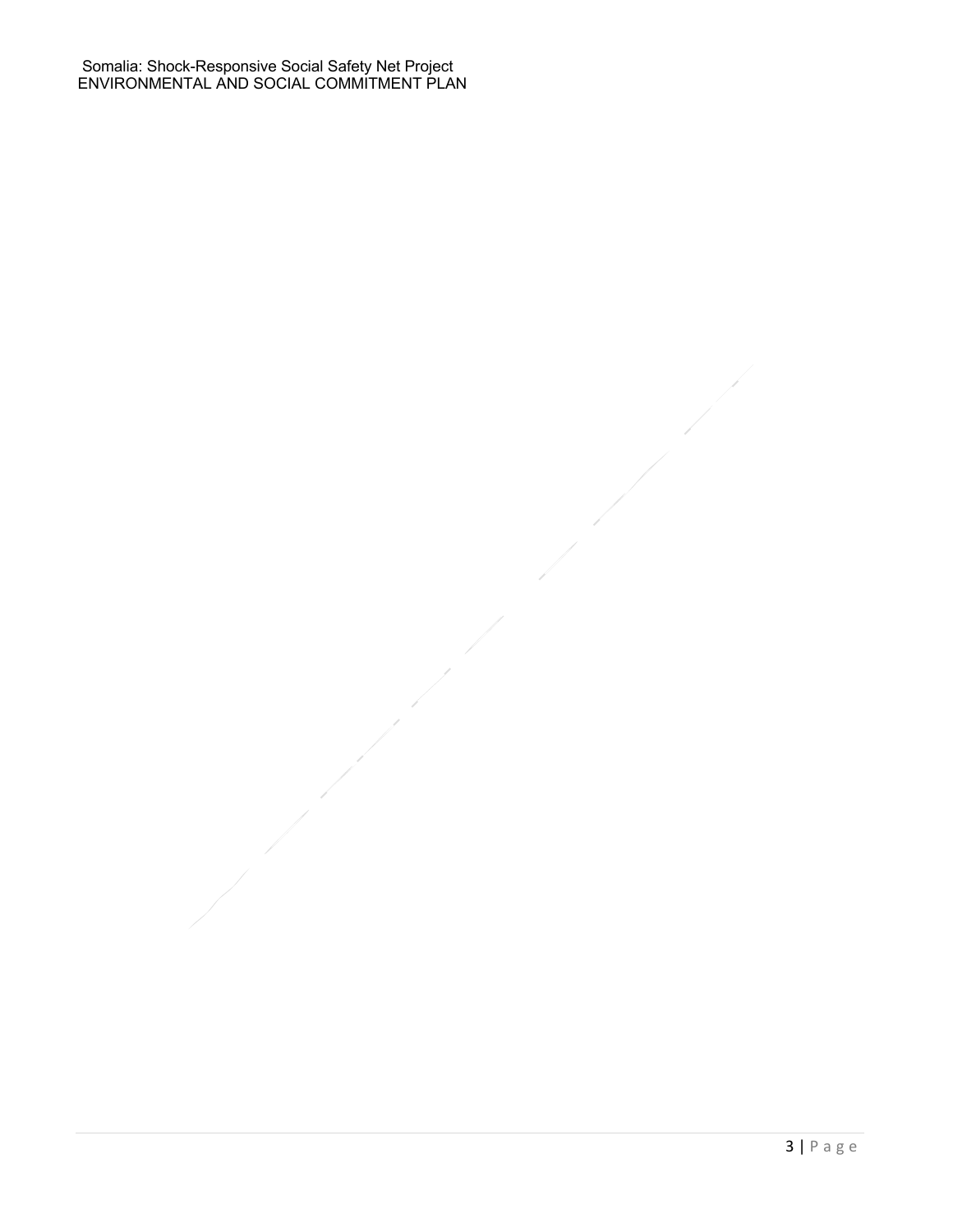| SOMALIA SHOCK-RESPONSIVE SAFETY NET FOR HUMAN CAPITAL<br><b>PROJECT</b>                 |                                                                                                                                                                                                                                                                                                                                                                                                                                                                                                                                                                                                                                                                                                                                                                                                                              | <b>TIMEFRAME</b>                                                                                                                                                                                                                                 | <b>RESPONSIBILE ENTITY/AUTHORITY</b>                                                                        |
|-----------------------------------------------------------------------------------------|------------------------------------------------------------------------------------------------------------------------------------------------------------------------------------------------------------------------------------------------------------------------------------------------------------------------------------------------------------------------------------------------------------------------------------------------------------------------------------------------------------------------------------------------------------------------------------------------------------------------------------------------------------------------------------------------------------------------------------------------------------------------------------------------------------------------------|--------------------------------------------------------------------------------------------------------------------------------------------------------------------------------------------------------------------------------------------------|-------------------------------------------------------------------------------------------------------------|
| <b>ENVIRONMENTAL AND SOCIAL COMMITMENT PLAN</b><br><b>Material Measures and Actions</b> |                                                                                                                                                                                                                                                                                                                                                                                                                                                                                                                                                                                                                                                                                                                                                                                                                              |                                                                                                                                                                                                                                                  |                                                                                                             |
|                                                                                         |                                                                                                                                                                                                                                                                                                                                                                                                                                                                                                                                                                                                                                                                                                                                                                                                                              |                                                                                                                                                                                                                                                  |                                                                                                             |
| A                                                                                       | <b>MONITORING AND REPORTING</b><br><b>REGULAR REPORTING</b>                                                                                                                                                                                                                                                                                                                                                                                                                                                                                                                                                                                                                                                                                                                                                                  |                                                                                                                                                                                                                                                  |                                                                                                             |
|                                                                                         | Prepare and submit regular monitoring reports on the<br>environmental, social, health and safety performance of the<br>Project, including, inter alia, implementation of the ESCP, and any<br>E&S documentation prepared or to be prepared and<br>implemented under the ESCP, in form and substance acceptable<br>to the Association.                                                                                                                                                                                                                                                                                                                                                                                                                                                                                        | Quarterly (every 3 months) reports<br>submitted to the Association<br>throughout Project implementation.<br>Mid-term and completion reports will<br>also be required upon request by the<br><b>Association during Project</b><br>implementation. | Responsibility: PIU Risk Management<br>Team<br>Accountability: Head of PIU<br><b>Funding: Project Funds</b> |
| B                                                                                       | <b>INCIDENTS AND ACCIDENTS NOTIFICATION:</b><br>Promptly notify any incident or accident related or having an<br>impact on the Project which has, or is likely to have, a significant<br>adverse effect on the environment, the affected communities,<br>the public or workers. Provide sufficient detail regarding the<br>incident or accident, indicating immediate measures taken to<br>address it, and include information provided by any contractor<br>and supervising entity, as appropriate, following such<br>classification and reporting guidance as the Association may<br>provide.<br>Subsequently, at the Association's request, prepare a report on<br>the incident or accident and propose any measures to prevent its<br>recurrence.<br>Report all other incidents to the Association in quarterly reports. | Notify the Association within 48 hours<br>of learning of an incident or accident.<br>On timeframe communicated by the<br>Association.                                                                                                            | Responsibility: PIU Risk Management<br>Team<br>Accountability: Head of PIU<br><b>Funding: Project Funds</b> |
|                                                                                         | ESS 1: ASSESSMENT AND MANAGEMENT OF ENVIRONMENTAL AND SOCIAL RISKS AND IMPACTS                                                                                                                                                                                                                                                                                                                                                                                                                                                                                                                                                                                                                                                                                                                                               |                                                                                                                                                                                                                                                  |                                                                                                             |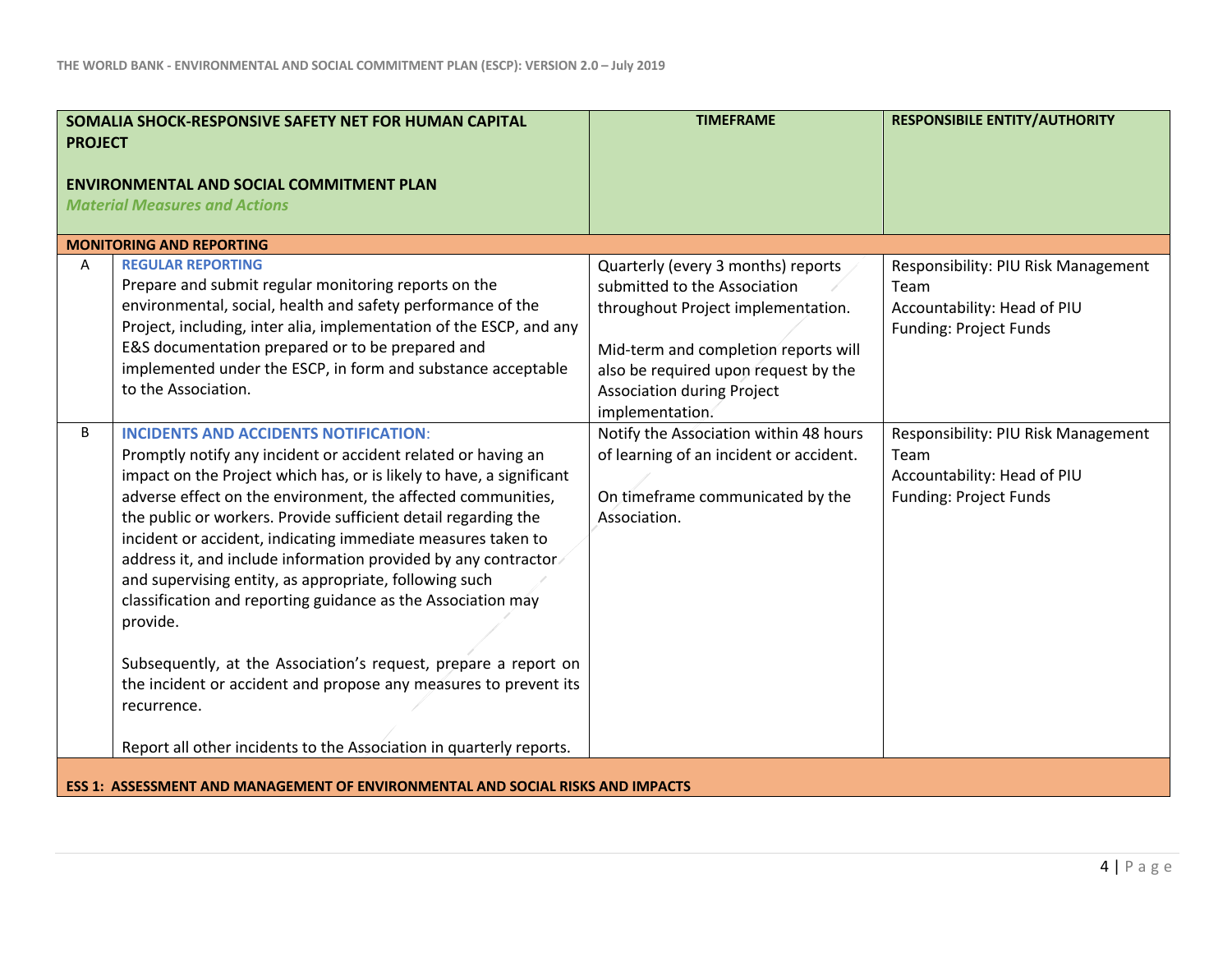| SOMALIA SHOCK-RESPONSIVE SAFETY NET FOR HUMAN CAPITAL<br><b>PROJECT</b> |                                                                                                                                                                                                                                                                                                                                                                                                                                                                                                                                                                                                                                                                                                                                                                                                                                                     | <b>TIMEFRAME</b>                                                                                                                                                                                                                    | <b>RESPONSIBILE ENTITY/AUTHORITY</b>                                                 |
|-------------------------------------------------------------------------|-----------------------------------------------------------------------------------------------------------------------------------------------------------------------------------------------------------------------------------------------------------------------------------------------------------------------------------------------------------------------------------------------------------------------------------------------------------------------------------------------------------------------------------------------------------------------------------------------------------------------------------------------------------------------------------------------------------------------------------------------------------------------------------------------------------------------------------------------------|-------------------------------------------------------------------------------------------------------------------------------------------------------------------------------------------------------------------------------------|--------------------------------------------------------------------------------------|
|                                                                         | <b>ENVIRONMENTAL AND SOCIAL COMMITMENT PLAN</b><br><b>Material Measures and Actions</b>                                                                                                                                                                                                                                                                                                                                                                                                                                                                                                                                                                                                                                                                                                                                                             |                                                                                                                                                                                                                                     |                                                                                      |
| 1.1                                                                     | <b>ORGANIZATIONAL STRUCTURE:</b><br>A Project implementation unit (PIU) has been set up at MoLSA,<br>including at least one Social Specialist, which shall be maintained<br>through Project implementation to manage the environmental<br>and social risks of the Project and ensure compliance with this<br>ESCP.<br>MoLSA shall update the service contracts with WFP for the parent<br>project in a manner acceptable to the Association to support the<br>implementation of the project.<br>Mobilize additional staff on short-term or long-term assignment<br>in accordance with ESMF institutional assessment/needs,<br>including subject matter specialists on GBV/SEA, labor conditions<br>(health & safety), and social inclusion, as necessary to ensure that<br>the Project is implemented in accordance with the ESSs and this<br>ESCP. | PIU already set up the Social Risk<br>Management team with a Grievance<br>Redress Mechanism (GRM)/Social Risk<br>Management (SRM) Specialist and a<br>Labor GRM Specialist hired,<br>Maintain throughout Project<br>implementation. | <b>Risk Management Team</b><br>Accountability: Head of PIU<br>Funding: Project Funds |
| 1.2                                                                     | <b>ENVIRONMENTAL AND SOCIAL ASSESSMENT</b><br>Scoping of key environmental and social risks and impacts of the<br>Project and identify appropriate mitigation measures shall be<br>conducted in accordance with the Social Management Plan (SMP)<br>described in 1.3.                                                                                                                                                                                                                                                                                                                                                                                                                                                                                                                                                                               | Social assessment conducted for the<br>parent project. As there are no<br>material changes in the project design,<br>the SA applies to activities under the<br>AF.                                                                  | <b>Risk Management Team</b><br>Accountability: Head of PIU<br>Funding: Project Funds |
|                                                                         |                                                                                                                                                                                                                                                                                                                                                                                                                                                                                                                                                                                                                                                                                                                                                                                                                                                     |                                                                                                                                                                                                                                     |                                                                                      |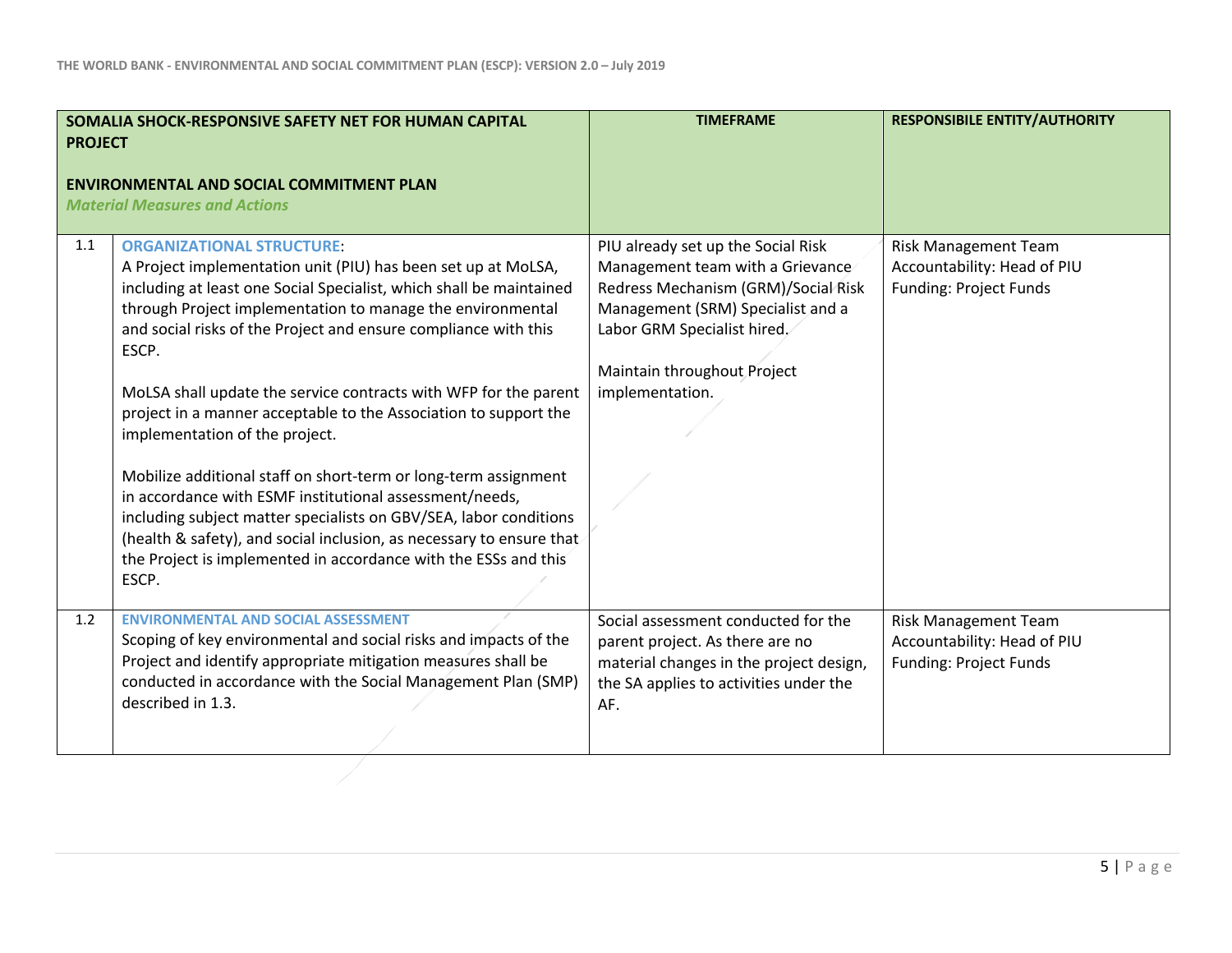| SOMALIA SHOCK-RESPONSIVE SAFETY NET FOR HUMAN CAPITAL<br><b>PROJECT</b>                 |                                                                                                                                                                                                                                                                                                                                                                                                                                                                                                                                                                                                                                            | <b>TIMEFRAME</b>                                                                                                                                                                                                                  | <b>RESPONSIBILE ENTITY/AUTHORITY</b>                                                                        |
|-----------------------------------------------------------------------------------------|--------------------------------------------------------------------------------------------------------------------------------------------------------------------------------------------------------------------------------------------------------------------------------------------------------------------------------------------------------------------------------------------------------------------------------------------------------------------------------------------------------------------------------------------------------------------------------------------------------------------------------------------|-----------------------------------------------------------------------------------------------------------------------------------------------------------------------------------------------------------------------------------|-------------------------------------------------------------------------------------------------------------|
| <b>ENVIRONMENTAL AND SOCIAL COMMITMENT PLAN</b><br><b>Material Measures and Actions</b> |                                                                                                                                                                                                                                                                                                                                                                                                                                                                                                                                                                                                                                            |                                                                                                                                                                                                                                   |                                                                                                             |
| 1.3                                                                                     | <b>MANAGEMENT TOOLS AND INSTRUMENTS</b><br>Screen any proposed subproject in accordance with the Social<br>Management Plan (SMP)) prepared for the Project, and, thereafter,<br>draft, adopt, and implement the subproject Environmental and Social<br>Management Plan (ESMP), as required, in a manner acceptable to the<br>Bank/Association.                                                                                                                                                                                                                                                                                             | Social Management Plan to be updated<br>within three months of Project<br>Effectiveness. AF activities be<br>conducted in accordance with the<br>Parent SMP pending an update,<br>Maintained throughout Project<br>implementation | Responsibility: PIU Risk Management<br>Team<br>Accountability: Head of PIU<br><b>Funding: Project Funds</b> |
| 1.4                                                                                     | <b>MANAGEMENT TOOLS AND INSTRUMENTS:</b><br>Update the Social Management Plan (SMP) for the parent project<br>to ensure adequate assessment and management of Project<br>social risks and impacts in accordance with the ESSs, including<br>measures for the proper management of cash transfers,<br>measures to prevent and respond to gender-based violence,<br>security risks, and a clear delineation of the roles and<br>responsibilities of MoLSA, WFP and other entities involved in<br>Project implementation.<br>Update Review and update the SMP annually, or more frequently<br>if required, throughout Project implementation. | Social Management Plan to be updated<br>within three months of Project<br>Effectiveness. AF activities be<br>conducted in accordance with the<br>Parent SMP pending an update.                                                    | Responsibility: PIU Risk Management<br>Team<br>Accountability: Head of PIU<br><b>Funding: Project Funds</b> |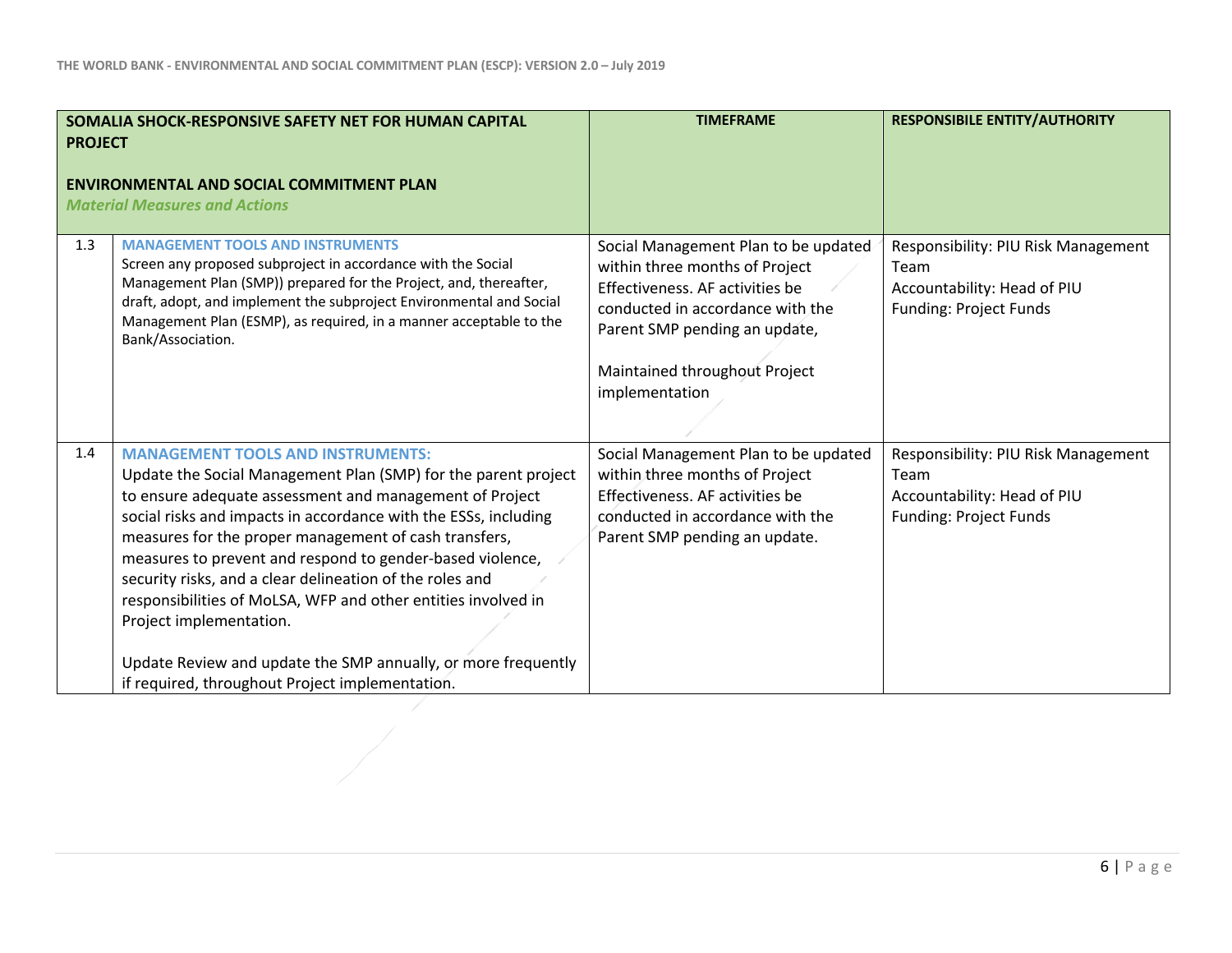| SOMALIA SHOCK-RESPONSIVE SAFETY NET FOR HUMAN CAPITAL<br><b>PROJECT</b> |                                                                                                                                                                                                                                                                                                                                                                                                                                                                                                 | <b>TIMEFRAME</b>                                                                                                                                                                                                                              | <b>RESPONSIBILE ENTITY/AUTHORITY</b>                                                                        |
|-------------------------------------------------------------------------|-------------------------------------------------------------------------------------------------------------------------------------------------------------------------------------------------------------------------------------------------------------------------------------------------------------------------------------------------------------------------------------------------------------------------------------------------------------------------------------------------|-----------------------------------------------------------------------------------------------------------------------------------------------------------------------------------------------------------------------------------------------|-------------------------------------------------------------------------------------------------------------|
|                                                                         | <b>ENVIRONMENTAL AND SOCIAL COMMITMENT PLAN</b><br><b>Material Measures and Actions</b>                                                                                                                                                                                                                                                                                                                                                                                                         |                                                                                                                                                                                                                                               |                                                                                                             |
| 1.5                                                                     | <b>PARTNERSHIP WITH WFP AND UNICEF:</b><br>Update the service contract with WFP to ensure that it<br>incorporates all the relevant aspects of this ESCP and ensure the<br>implementing partners, including partners engaged directly by<br>WFP, are required to carry out the Project in accordance with the<br>Environmental and Social Standards and this ESCP. These contracts<br>shall be monitored and enforced by MoLSA, as necessary. Service<br>contract with UNICEF remains unchanged. | Service Level Agreements between<br>MoLSA and WFP shall be updated for<br>the activities under the Additional<br>Financing prior to disbursement of cash<br>transfers.<br>Maintain the service contracts<br>throughout Project implementation | Responsibility: PIU Risk Management<br>Team<br>Accountability: Head of PIU<br>Funding: Project Funds        |
| 1.6                                                                     | <b>THIRD PARTY MONITORING.</b><br>Hire and maintain an Independent Third Party Monitoring Agent<br>(TPM to provide independent review of environmental and social<br>performance of the Project and sub-projects, including adherence<br>to all aspects of the Project Operations Manual.                                                                                                                                                                                                       | The contract of the TPM agency for the<br>parent project shall be extended to<br>include monitoring of Project activities<br>and to ensure continuation in<br>monitoring of activities.                                                       | Responsibility: PIU Risk Management<br>Team<br>Accountability: Head of PIU<br>Funding: Project Funds        |
|                                                                         | <b>ESS 2: LABOR AND WORKING CONDITIONS</b>                                                                                                                                                                                                                                                                                                                                                                                                                                                      |                                                                                                                                                                                                                                               |                                                                                                             |
| 2.1                                                                     | <b>LABOR MANAGEMENT PROCEDURES</b><br>Develop, adopt, and implement Labor Management Procedures<br>(LMP). LMP for the parent project shall be updated to account for<br>Project activities.                                                                                                                                                                                                                                                                                                     | LMPs for the parent project to be<br>updated within three months of Project<br>Effectiveness. AF activities be<br>conducted in accordance with the<br>Parent LMP pending an update.                                                           | Responsibility: PIU Risk Management<br>Team<br>Accountability: Head of PIU<br><b>Funding: Project Funds</b> |
|                                                                         |                                                                                                                                                                                                                                                                                                                                                                                                                                                                                                 |                                                                                                                                                                                                                                               |                                                                                                             |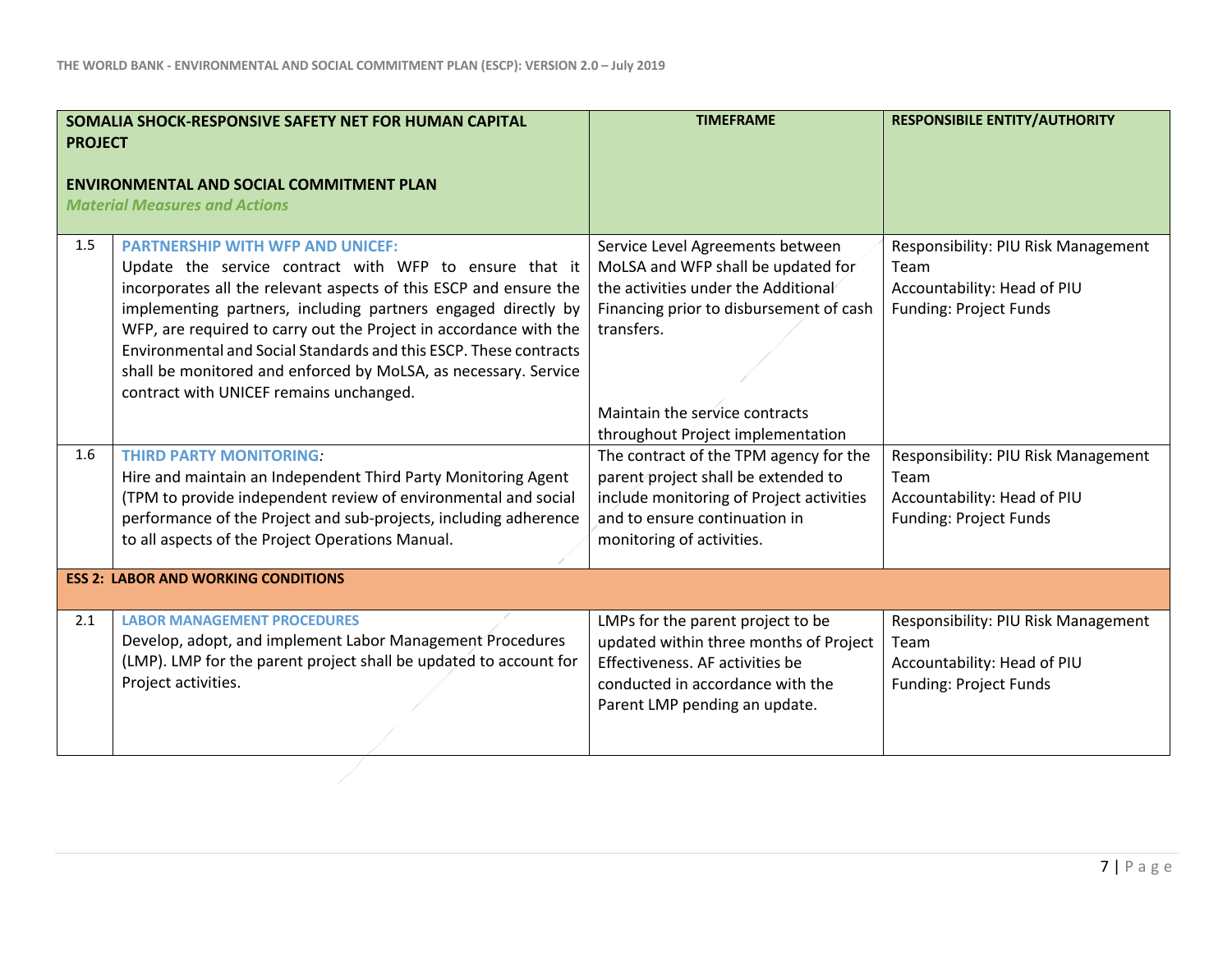| SOMALIA SHOCK-RESPONSIVE SAFETY NET FOR HUMAN CAPITAL<br><b>PROJECT</b>                                                                                                                                                                                                                                                                                                                                                                                                                                                                                                                                                                                                                   |                                                                                                                                                                                                                                                                                                                                                       | <b>TIMEFRAME</b>                                                                                                                                                                           | <b>RESPONSIBILE ENTITY/AUTHORITY</b>                                                                        |
|-------------------------------------------------------------------------------------------------------------------------------------------------------------------------------------------------------------------------------------------------------------------------------------------------------------------------------------------------------------------------------------------------------------------------------------------------------------------------------------------------------------------------------------------------------------------------------------------------------------------------------------------------------------------------------------------|-------------------------------------------------------------------------------------------------------------------------------------------------------------------------------------------------------------------------------------------------------------------------------------------------------------------------------------------------------|--------------------------------------------------------------------------------------------------------------------------------------------------------------------------------------------|-------------------------------------------------------------------------------------------------------------|
|                                                                                                                                                                                                                                                                                                                                                                                                                                                                                                                                                                                                                                                                                           | <b>ENVIRONMENTAL AND SOCIAL COMMITMENT PLAN</b><br><b>Material Measures and Actions</b>                                                                                                                                                                                                                                                               |                                                                                                                                                                                            |                                                                                                             |
| 2.2                                                                                                                                                                                                                                                                                                                                                                                                                                                                                                                                                                                                                                                                                       | <b>GRIEVANCE MECHANISM FOR PROJECT WORKERS</b><br>Develop and maintain a grievance redress mechanism (GRM) for project<br>workers, including contracted and community workers, as part of the<br>LMP.                                                                                                                                                 | GRM for the parent project is<br>operational and shall service<br>grievances related to the Project as<br>well.                                                                            | Responsibility: PIU Risk Management<br>Team<br>Accountability: Head of PIU<br><b>Funding: Project Funds</b> |
| 2.3                                                                                                                                                                                                                                                                                                                                                                                                                                                                                                                                                                                                                                                                                       | <b>OCCUPATIONAL HEALTH AND SAFETY (OHS) MEASURES</b><br>Develop and implement occupational, health and safety (OHS)<br>measures, based on World Bank EHS Guidelines, as part of the SMP<br>and LMP.                                                                                                                                                   | LMP and SMP operational. To be<br>updated within three months of<br>effectiveness                                                                                                          | Responsibility: PIU Risk Management<br>Team<br>Accountability: Head of PIU<br><b>Funding: Project Funds</b> |
| 2.4                                                                                                                                                                                                                                                                                                                                                                                                                                                                                                                                                                                                                                                                                       | <b>PROJECT WORKERS TRAINING:</b><br>Train Project workers to heighten awareness of risks and to<br>mitigate impacts on local communities, as defined in SMP, LMP<br>and GBV Action Plan in 4.1.                                                                                                                                                       | On timeframes specified in the SMP,<br>LMP, and GBV Action Plan.                                                                                                                           | Responsibility: PIU Risk Management<br>Team<br>Accountability: Head of PIU<br><b>Funding: Project Funds</b> |
| 2.5                                                                                                                                                                                                                                                                                                                                                                                                                                                                                                                                                                                                                                                                                       | <b>SECURITY OF PROJECT WORKERS AND PROJECT-AFFECTED</b><br><b>PARTIES:</b> Adopt and implement prevention measures and<br>emergency responses for different categories of Project workers<br>and Project-affected parties. These measures shall be consistent<br>with ESS2 and ESS4 and contained in a standalone Security<br>Management Plan (SeMP). | LMP. SMP for the parent project shall<br>be updated within three months of<br>Project Effectiveness. AF activities be<br>conducted in accordance with the<br>Parent SMP pending an update. | Responsibility: PIU Risk Management<br>Team<br>Accountability: Head of PIU<br><b>Funding: Project Funds</b> |
| ESS 3: RESOURCE EFFICIENCY AND POLLUTION PREVENTION AND MANAGEMENT [the relevance of ESS3 is established during the ESA process. ESS3 may require the<br>adoption of specific measures to cover energy, water and raw materials use, management of air pollution, hazardous and nonhazardous wastes, chemicals and hazardous<br>materials and pesticides. Depending on the project, these measures may be set out in an E&S document (e.g. ESMP) already mentioned in the section under ESS1 above or<br>as a stand-alone document or a separate action. Indicate whether ESS3-related measures are covered under an existing document or as stand-alone actions. See examples<br>below]. |                                                                                                                                                                                                                                                                                                                                                       |                                                                                                                                                                                            |                                                                                                             |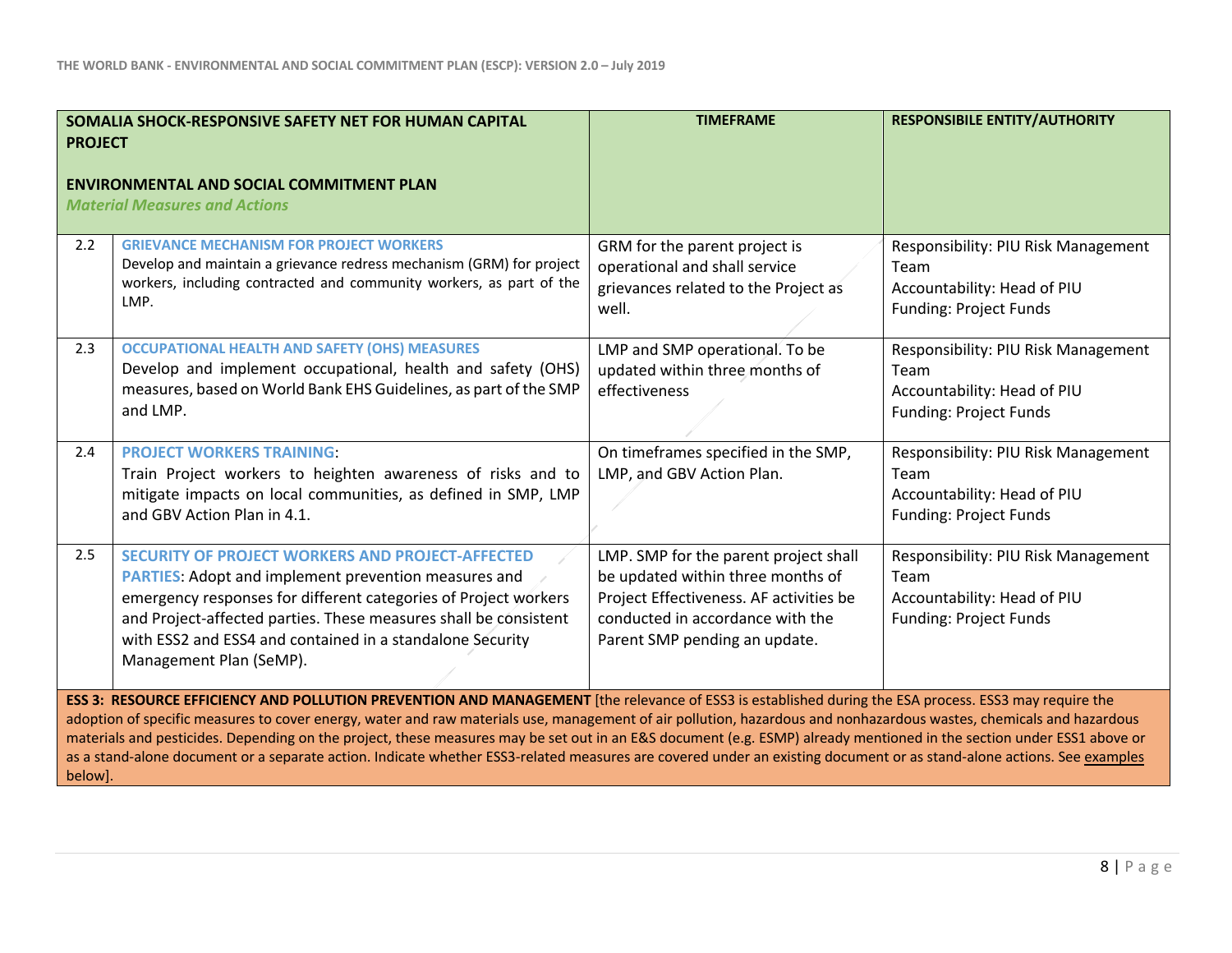| <b>PROJECT</b> | SOMALIA SHOCK-RESPONSIVE SAFETY NET FOR HUMAN CAPITAL                                                                                                                                                                                                                                                                                                                                                                                                                                                                 | <b>TIMEFRAME</b>                                          | <b>RESPONSIBILE ENTITY/AUTHORITY</b>                                                                        |
|----------------|-----------------------------------------------------------------------------------------------------------------------------------------------------------------------------------------------------------------------------------------------------------------------------------------------------------------------------------------------------------------------------------------------------------------------------------------------------------------------------------------------------------------------|-----------------------------------------------------------|-------------------------------------------------------------------------------------------------------------|
|                | <b>ENVIRONMENTAL AND SOCIAL COMMITMENT PLAN</b>                                                                                                                                                                                                                                                                                                                                                                                                                                                                       |                                                           |                                                                                                             |
|                | <b>Material Measures and Actions</b>                                                                                                                                                                                                                                                                                                                                                                                                                                                                                  |                                                           |                                                                                                             |
| 3.1            | E-WASTE MANAGEMENT PLAN: Ensure that any e-waste generated<br>by the Project is managed in accordance with ESS3. In particular,<br>ensure that e-waste is segregated from other forms of waste and<br>is taken to licensed refurbishers, collection centers or recyclers.<br>Where applicable, procurement procedures shall consider the<br>possibility of refurbishment as part of the selection process for<br>procurement of computers. These procedures shall be included in<br>in the Project Operations Manual. | Project Operations Manual already in<br>place.            | Responsibility: PIU Risk Management<br>Team<br>Accountability: Head of PIU<br><b>Funding: Project Funds</b> |
|                | ESS 4: COMMUNITY HEALTH AND SAFETY [the relevance of ESS4 is established during the ESA process. As with ESS3, ESS4 may require the adoption of specific measures<br>that may be set out in an E&S document (e.g. ESMP) already mentioned in the section under ESS1 above or as a stand-alone document or a separate action. Indicate<br>whether ESS4-related measures are covered under an existing document or as stand-alone actions. See examples below].                                                         |                                                           |                                                                                                             |
| 4.1            | <b>COMMUNITY HEALTH AND SAFETY: Measures and actions to assess</b><br>and manage specific risks and impacts in accordance with ESS4<br>shall be included in the SMP.                                                                                                                                                                                                                                                                                                                                                  | Social Management Plan be updated<br>on timeframe in 1.3. | Responsibility: PIU Risk Management<br>Team<br>Accountability: Head of PIU<br><b>Funding: Project Funds</b> |
|                |                                                                                                                                                                                                                                                                                                                                                                                                                                                                                                                       |                                                           |                                                                                                             |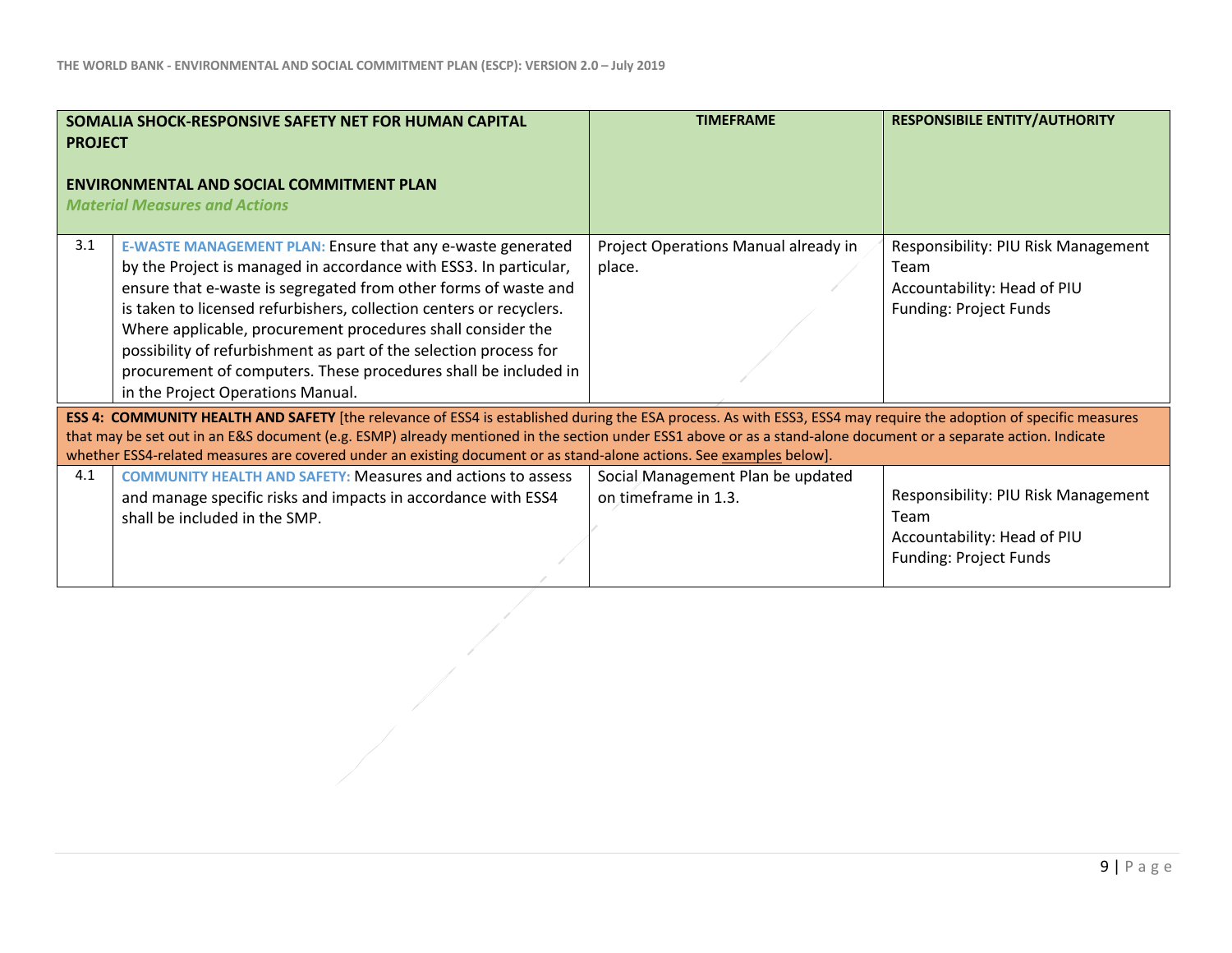| 4.2                                                                                                                                                            | <b>GBV AND SEA RISKS:</b>                                          | GBV Action Plan to be included in               | Responsibility: PIU Risk Management |
|----------------------------------------------------------------------------------------------------------------------------------------------------------------|--------------------------------------------------------------------|-------------------------------------------------|-------------------------------------|
|                                                                                                                                                                | Develop and implement measures and actions to assess and           | Social Management Plan update on                | Team                                |
|                                                                                                                                                                | manage the risks of gender-based violence (GBV), including, inter  | timeframe in 1.3.                               | Accountability: Head of PIU         |
|                                                                                                                                                                | alia, risks related to the receipt of cash transfers by women and  |                                                 | <b>Funding: Project Funds</b>       |
|                                                                                                                                                                | children (particularly at payment points) and sexual exploitation  |                                                 |                                     |
|                                                                                                                                                                | and abuse (SEA) linked to registration or release of funds. These  |                                                 |                                     |
|                                                                                                                                                                | measures shall be included in a GBV Action Plan to be included as  |                                                 |                                     |
|                                                                                                                                                                | part of the SMP to be developed under actions 1.2 and 1.3. The     |                                                 |                                     |
|                                                                                                                                                                | GBV Action Plan shall also include provisions related to reporting |                                                 |                                     |
|                                                                                                                                                                | and response, including procedures for reporting through GBV-      |                                                 |                                     |
|                                                                                                                                                                | sensitive GRM systems and codes of conduct, outlining              |                                                 |                                     |
|                                                                                                                                                                | expectations for behavior and sanctions for breach for all         |                                                 |                                     |
|                                                                                                                                                                | contractors hired under the Project, including partners making     |                                                 |                                     |
|                                                                                                                                                                | payments and their hired security actors.                          |                                                 |                                     |
| 4.3                                                                                                                                                            | <b>SECURITY PERSONNEL:</b> Adopt and implement WFP mechanisms      | Social Management Plan operational.             | Responsibility: PIU Risk Management |
|                                                                                                                                                                | under the parent project to assess the risks and manage security   | To be updated within three months of            | Team                                |
|                                                                                                                                                                | personnel, including adoption of codes of conduct, training on     | effectiveness                                   | Accountability: Head of PIU         |
|                                                                                                                                                                | humanitarian protection, GBV and SEA.                              |                                                 | Funding: Project Funds              |
|                                                                                                                                                                | These mechanisms are described in the Social Management Plan       |                                                 |                                     |
|                                                                                                                                                                | already developed.                                                 |                                                 |                                     |
|                                                                                                                                                                | The LMP includes provision for a Code of Conduct governing all     |                                                 |                                     |
|                                                                                                                                                                | security personnel hired for the Project.                          |                                                 |                                     |
| 4.4                                                                                                                                                            | TRAINING FOR THE COMMUNITY: WFP systems shall include              | <b>Training</b><br>and<br>creation<br>awareness | Responsibility: PIU Risk Management |
|                                                                                                                                                                | mechanisms for community engagement and training as required       | conducted. This will be maintained              | Team                                |
|                                                                                                                                                                | for the Project.                                                   | throughout the life of the AF.                  | Accountability: Head of PIU         |
|                                                                                                                                                                |                                                                    |                                                 | <b>Funding: Project Funds</b>       |
|                                                                                                                                                                |                                                                    | Maintained throughout Project                   |                                     |
|                                                                                                                                                                |                                                                    | implementation as required                      |                                     |
| ESS 5: LAND ACQUISITION, RESTRICTIONS ON LAND USE AND INVOLUNTARY RESETTLEMENT [the relevance of ESS5 is established during the ESA process. If during Project |                                                                    |                                                 |                                     |
| preparation, it is determined that resettlement documents need to be prepared, this should be reflected in the ESCP. See examples below]                       |                                                                    |                                                 |                                     |
|                                                                                                                                                                |                                                                    |                                                 |                                     |
| This standard is not relevant for the Project.                                                                                                                 |                                                                    |                                                 |                                     |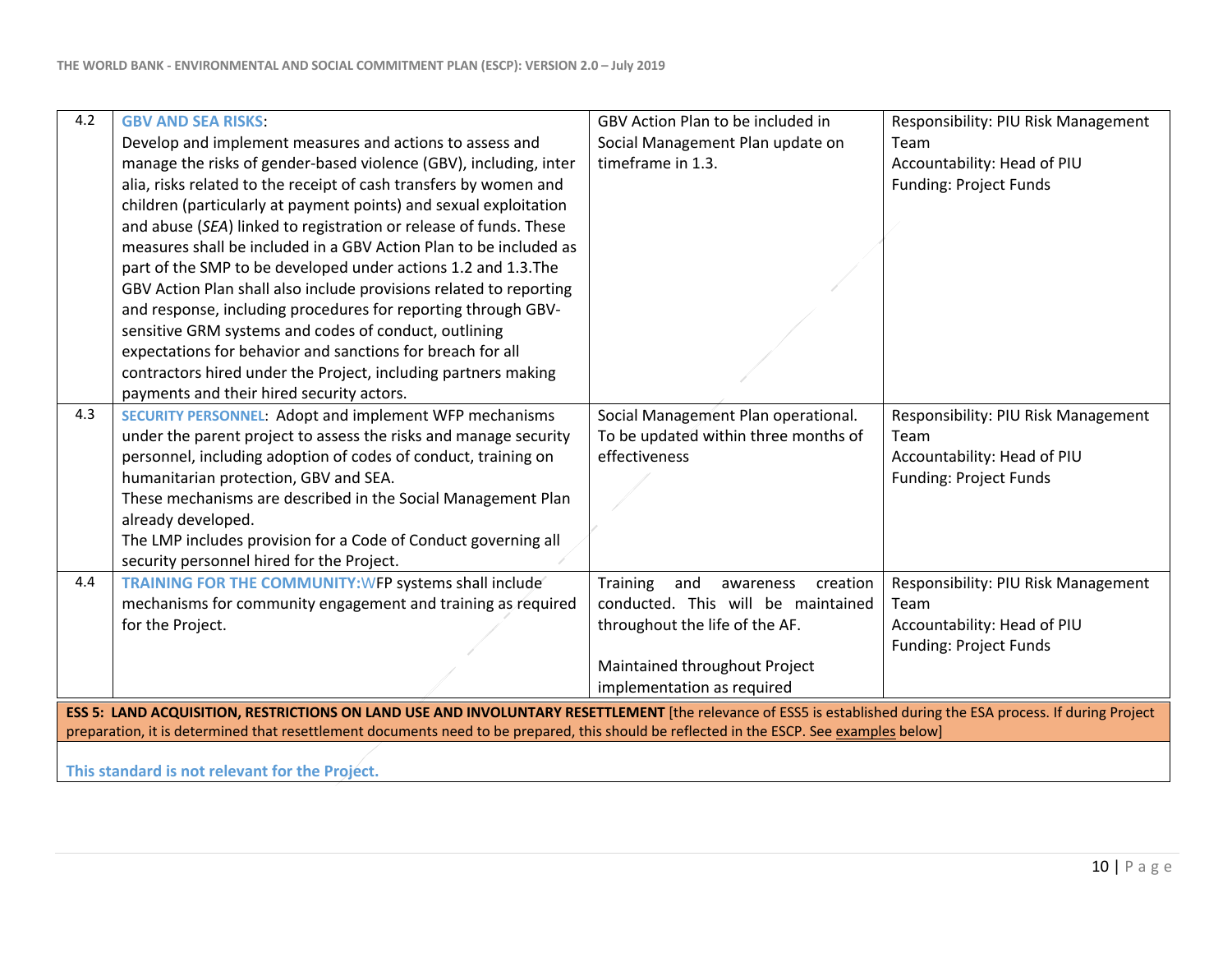| ESS 6: BIODIVERSITY CONSERVATION AND SUSTAINABLE MANAGEMENT OF LIVING NATURAL RESOURCES [the relevance of ESS6 is established during the ESA process. As<br>with other ESSs, ESS6 may require the adoption of specific measures that may be set out in an E&S document (e.g. ESMP) already mentioned in the section under ESS1<br>above or as a stand-alone document or a separate action. Indicate whether ESS6-related measures are covered under an existing document or as stand-alone actions. See<br>examples below]. |                                                                                                                                                                                                                                                                                                                                                                                                                    |                                                                                            |                                                                                                             |  |
|-----------------------------------------------------------------------------------------------------------------------------------------------------------------------------------------------------------------------------------------------------------------------------------------------------------------------------------------------------------------------------------------------------------------------------------------------------------------------------------------------------------------------------|--------------------------------------------------------------------------------------------------------------------------------------------------------------------------------------------------------------------------------------------------------------------------------------------------------------------------------------------------------------------------------------------------------------------|--------------------------------------------------------------------------------------------|-------------------------------------------------------------------------------------------------------------|--|
| 6.1                                                                                                                                                                                                                                                                                                                                                                                                                                                                                                                         | This standard is not relevant for the Project.                                                                                                                                                                                                                                                                                                                                                                     |                                                                                            |                                                                                                             |  |
|                                                                                                                                                                                                                                                                                                                                                                                                                                                                                                                             | ESS 7: INDIGENOUS PEOPLES/SUB-SAHARAN AFRICAN HISTORICALLY UNDERSERVED TRADITIONAL LOCAL COMMUNITIES [See examples of possible actions below, if<br>determined that ESS7 is relevant].                                                                                                                                                                                                                             |                                                                                            |                                                                                                             |  |
| 7.1                                                                                                                                                                                                                                                                                                                                                                                                                                                                                                                         | This standard is not relevant for the Project.                                                                                                                                                                                                                                                                                                                                                                     |                                                                                            |                                                                                                             |  |
|                                                                                                                                                                                                                                                                                                                                                                                                                                                                                                                             | ESS 8: CULTURAL HERITAGE [the relevance of ESS6 is established during the ESA process. As with other ESSs, ESS6 may require the adoption of specific measures that may                                                                                                                                                                                                                                             |                                                                                            |                                                                                                             |  |
|                                                                                                                                                                                                                                                                                                                                                                                                                                                                                                                             | be set out in an E&S document (e.g. ESMP) already mentioned in the section under ESS1 above or as a stand-alone document or a separate action. Indicate whether ESS8-                                                                                                                                                                                                                                              |                                                                                            |                                                                                                             |  |
|                                                                                                                                                                                                                                                                                                                                                                                                                                                                                                                             | related measures are covered under an existing document or as stand-alone actions. See examples below].                                                                                                                                                                                                                                                                                                            |                                                                                            |                                                                                                             |  |
| 8.1                                                                                                                                                                                                                                                                                                                                                                                                                                                                                                                         | This standard is not relevant for the Project.                                                                                                                                                                                                                                                                                                                                                                     |                                                                                            |                                                                                                             |  |
|                                                                                                                                                                                                                                                                                                                                                                                                                                                                                                                             |                                                                                                                                                                                                                                                                                                                                                                                                                    |                                                                                            |                                                                                                             |  |
| ESS 9: FINANCIAL INTERMEDIARIES [This standard is only relevant for Projects involving Financial Intermediaries (FIs). See below a couple of examples of actions that should<br>be considered when FIs are involved.]                                                                                                                                                                                                                                                                                                       |                                                                                                                                                                                                                                                                                                                                                                                                                    |                                                                                            |                                                                                                             |  |
| 9.1                                                                                                                                                                                                                                                                                                                                                                                                                                                                                                                         | This standard is not relevant for the Project.                                                                                                                                                                                                                                                                                                                                                                     |                                                                                            |                                                                                                             |  |
|                                                                                                                                                                                                                                                                                                                                                                                                                                                                                                                             | <b>ESS 10: STAKEHOLDER ENGAGEMENT AND INFORMATION DISCLOSURE</b>                                                                                                                                                                                                                                                                                                                                                   |                                                                                            |                                                                                                             |  |
| 10.1                                                                                                                                                                                                                                                                                                                                                                                                                                                                                                                        | STAKEHOLDER ENGAGEMENT PLAN PREPARATION AND<br><b>IMPLEMENTATION</b><br>Prepare, disclose and implement SEP. The SEP shall be amended,<br>updated and redisclosed as needed during Project<br>implementation to the satisfaction of the Association.                                                                                                                                                               | SEP already prepared for the activities<br>under the AF.                                   | Responsibility: PIU Risk Management<br>Team<br>Accountability: Head of PIU<br><b>Funding: Project Funds</b> |  |
| 10.2                                                                                                                                                                                                                                                                                                                                                                                                                                                                                                                        | <b>PROJECT GRIEVANCE MECHANISM: Establish, maintain and operate</b><br>a grievance mechanism (GM) to ensure reception and timely<br>response to any complaints made about the Project (including<br>those from members of the communities, and other<br>stakeholders), as described in the SEP, in accordance with ESS10<br>and in a manner satisfactory to the Association.<br><b>CAPACITY SUPPORT (TRAINING)</b> | Grievance Mechanism for the parent<br>project shall service grievances for the<br>Project. | Responsibility: PIU Risk Management<br>Team<br>Accountability: Head of PIU<br><b>Funding: Project Funds</b> |  |
|                                                                                                                                                                                                                                                                                                                                                                                                                                                                                                                             |                                                                                                                                                                                                                                                                                                                                                                                                                    |                                                                                            |                                                                                                             |  |